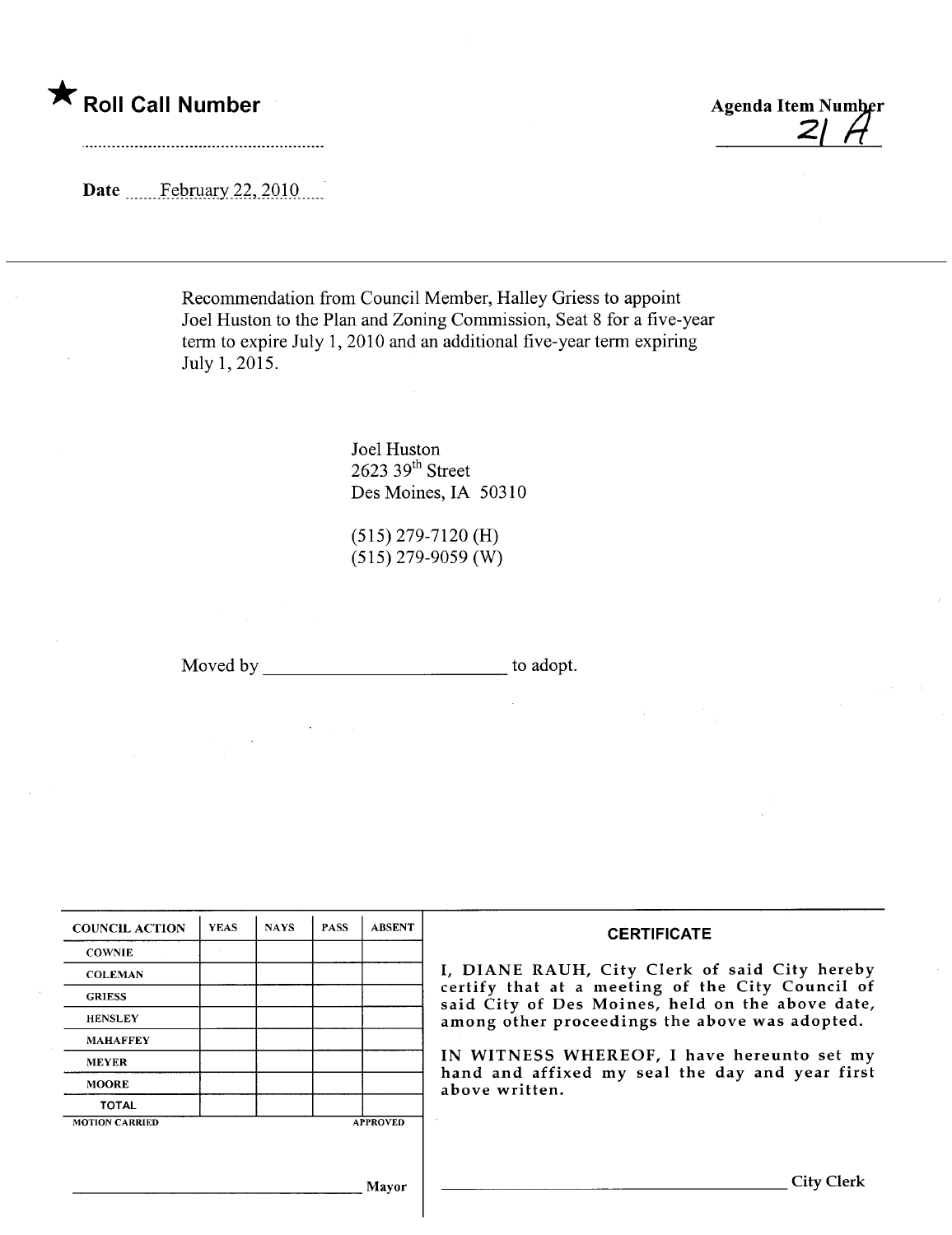### Canney, Tammy L.

From: Sent: To: Subject:

Rauh, Diane i. Monday, January 11, 2010 9:35 AM Canney, Tammy L. FW: Board Appointment Request

 $z$ / $A$ 

Diane Rauh City Clerk City of Des Moines 515-283-4209 515-237-1645 (fax) dirauh@dmgov.org

From: BoardAppointments@dmgov.org [mailto: BoardAppointments@dmgov.org] Sent: Sunday, January 10, 2010 9:35 PM To: joel@hoganlawoffice.net Subject: Board Appointment Request

# City of Des Moines Application for Appointment to Board, Commission, or Committee

First Name: Joel

Middle Name: David

Last Name: Huston

Prefix:

Address 1: 2623 39th Street

Address 2:

City: Des Moines

State: IA

Zip: 50310

Occupation: Attorney

Occupation Duration: 5 years

Employer: Hogan Law Office

Employment Duration: 3.5 years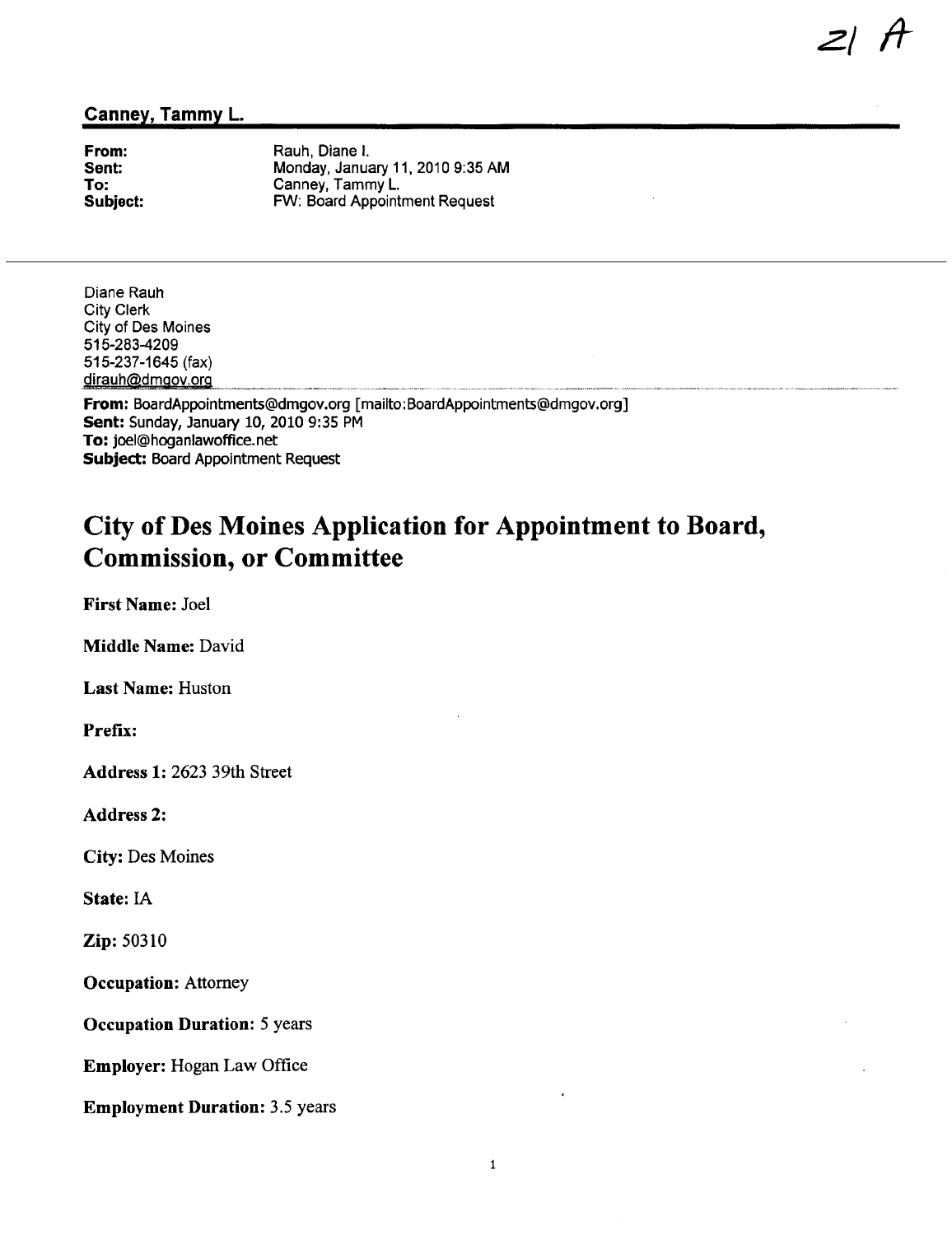Business Address 1: 3101 Ingersoll Avenue

Business Address 2:

Business City: Des Moines

Business State: IA

Business Zip: 50312

Business Phone: (515) 279-9059

Business Fax: (515) 277-5836

Residence Phone: (515) 279-7120

Alternate Phone: () -

Birth Date: 08/09/1975

Des Moines Resident: Yes

Ward: Ward 1

Residency Duration: 8 years

Registered Voter: Yes

Previous City Employment: No

City Employed Relatives:

Prior Appointments: No

List Previous Appointments and Dates:

List Current Affiliations: Iowa State Bar Association (Real Estate Section); Polk County Bar Association

 $21$   $A$ 

Indicate other experiences or skills which will contribute...: I am an attorney having worked in the area of commercial real estate and development for the past 3.5 years.

Board 1: Plan and Zoning Commission

Board 2: Urban Design Review Board

Board 3: Zoning Board of Adjustment

Board 4: --- Select One ---

Board 5: --- Select One ---